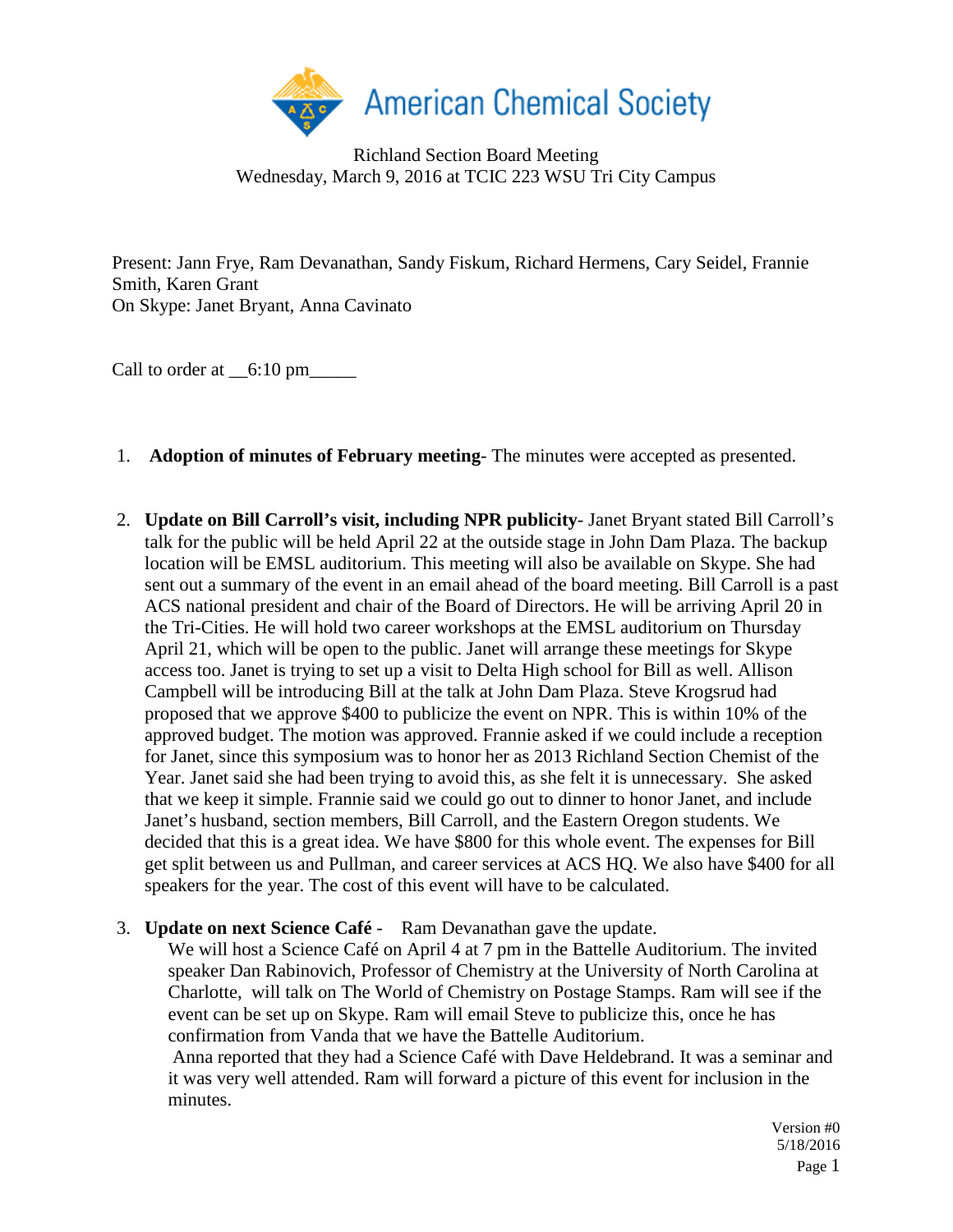

Richland Section Board Meeting Wednesday, March 9, 2016 at TCIC 223 WSU Tri City Campus Ram said Albert Kruger would like to give a presentation at a future Science Café on aging of glass, including ancient Roman glass. He is an expert on glass for nuclear waste immobilization.

- 4. **Discussion of Chemists Celebrate Earth Day** Frannie Smith and Janet reported that we expect to have an annual tree planting in Richland, per our continued tradition of Chemis TREE. The Bill Carroll's talk will be the day after Earth day. Anna and Janet will order the CCA materials from ACS for children for this event. We get free boxes of them in English and Spanish. Anna plans to bring students up to Bill Carroll's talk. She said they also plan to have Earth Day activities for Native American elementary students in Pendleton, OR. Ram said the ACS Richland section will have a booth at PNNL for the annual Take Our Daughters and Sons to Work Day on April 28. The booth will include information on the ACS national chemistry poetry competition, and might include some science demos too. It will be an all-day event.
- 5. **Nuclear Science Merit Badge update** Sandy Fiskum reported the nuclear science merit badge will be on April 9 and 16. She reported that registration is already half full. She also needs one more instructor.
- 6. **Treasurer's update** Sandy Fiskum said we updated the budget format to match the format used by the ACS Annual Report . We sent in the form to opt in to collect the optional \$5 per member local section dues. She and Ram went to Banner Bank to sign for access to the Section's bank account. We should be getting an advance from ACS HQ to pay for Vanda's registration to the annual Leadership Institute training.
- 7. **Spring Newsletter**-Alice requested that we discuss if there were items for a Spring Newsletter. Ram suggested that we do three newsletters in the year. Besides that we could send out one page updates that would not have to be professionally printed or typeset. This next edition could include Anna's photos of Student Chapter activities and Awards at the Spring 2016 national ACS meeting, and Ram and Janet would compose information about Bill Carroll's visit. We should have everything ready to go by the first week of April.
- 8. **Science Club at Lewis and Clark Elementary** Sandy Fiskum and Dave Heldebrand lead a chemistry event for 4<sup>th</sup> and 5<sup>th</sup> graders on mystery powders. The Richland High School Chemistry club helped immensely with this outreach event.
- 9. **Mid-Columbia Science Fair** The fair is Thursday March 10 at Columbia Center Mall. Many of the section officers and other members will be judges. We will again be giving two awards of \$50, and one of \$350 that will help a student attend summer science camp. Abhi will coordinate the judging for ACS awards, as Ram's son is a contestant and Ram will recuse himself this year.